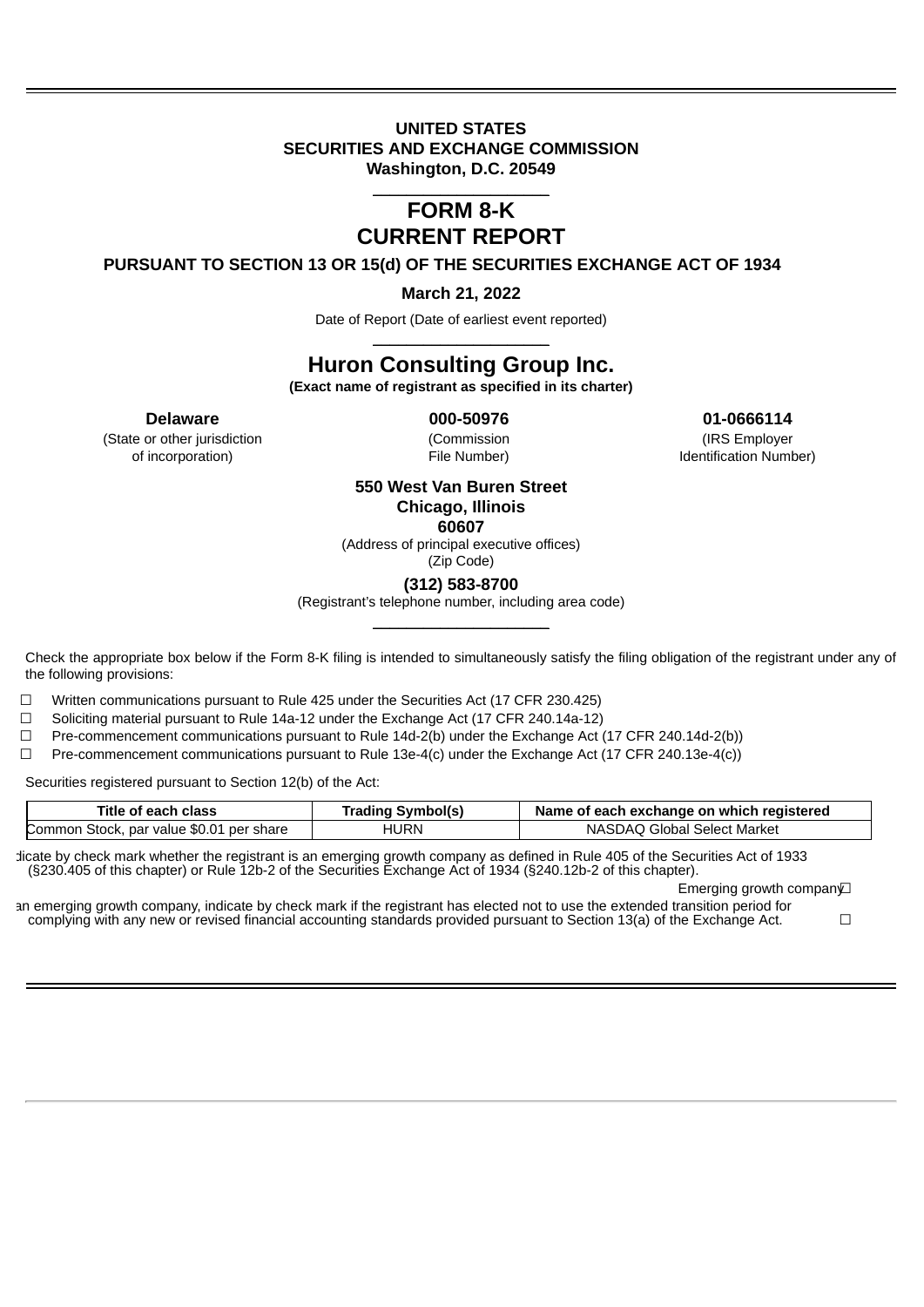### **Item 5.02. Departure of Directors or Certain Officers; Election of Directors; Appointment of Certain Officers; Compensatory Arrangements of Certain Officers.**

On March 21, 2022, Huron Consulting Group Inc. ("Huron" or the "Company") issued a press release announcing that James H. Roth will retire from his role as Chief Executive Officer of the Company on December 31, 2022. It is the intention of the Company's Board of Directors (the "Board"), to elect Mr. Roth as Vice Chairman on the Board and for Mr. Roth to continue in a non-executive capacity serving clients across industries and enhancing Huron's market presence, among other activities, effective January 1, 2023.

Additionally, Huron announced that the Board designated C. Mark Hussey, Huron's current President and Chief Operating Officer, as President and Chief Executive Officer, effective January 1, 2023, following Mr. Roth's retirement from his role. In anticipation of his new role as Chief Executive Officer effective January 1, 2023, It is also the Board's intention to elect Mr. Hussey to the Board during 2022.

Mr. Hussey, age 61, has served as the Company's President since February 2019 and the Company's Chief Operating Officer since February 2014. While Chief Operating Officer, he also led Huron's healthcare business as the interim leader from January 2017 until February 2019. Mr. Hussey served as the Company's Chief Financial Officer from July 2011 until January 2017, and as Treasurer from July 2011 until February 2016. Prior to joining Huron, from 2002 to 2011, he served as Chief Financial Officer at Crosscom National, LLC, a privately held professional IT services organization deploying and servicing in-store technology solutions for large, national retailers. In that role, he was responsible for all finance and administrative functions for the company. Prior to that, from 2000 until 2002, he served as Executive Vice President and Chief Financial Officer for North America at Information Resources, Inc. During his career, Mr. Hussey has held senior finance, accounting and investor relations positions at companies such as EZLinks Golf Inc., Dominick's Finer Foods Inc. and the Quaker Oats Company.

A copy of the press release is furnished as Exhibit 99.1 to this Form 8-K and is incorporated by reference herein.

### **Item 9.01. Financial Statements and Exhibits.**

(d) Exhibits

| Exhibit<br>Number | <b>Exhibit Description</b>                                                                                                                                               |
|-------------------|--------------------------------------------------------------------------------------------------------------------------------------------------------------------------|
| 99.1              | Press release, dated March 21, 2022                                                                                                                                      |
| 101.INS           | Inline XBRL Instance Document - the instance document does not appear in the Interactive Data File because its<br>XBRL tags are embedded within the Inline XBRL document |
| 101.SCH           | Inline XBRL Taxonomy Extension Schema Document                                                                                                                           |
| 101.CAL           | Inline XBRL Taxonomy Extension Calculation Linkbase Document                                                                                                             |
| 101.LAB           | Inline XBRL Taxonomy Extension Label Linkbase Document                                                                                                                   |
| 101.PRE           | Inline XBRL Taxonomy Extension Presentation Linkbase Document                                                                                                            |
| 101.DEF           | Inline XBRL Taxonomy Extension Definition Linkbase Document                                                                                                              |
| 104               | Cover Page Interactive Data File (formatted as inline XBRL and contained in Exhibit 101)                                                                                 |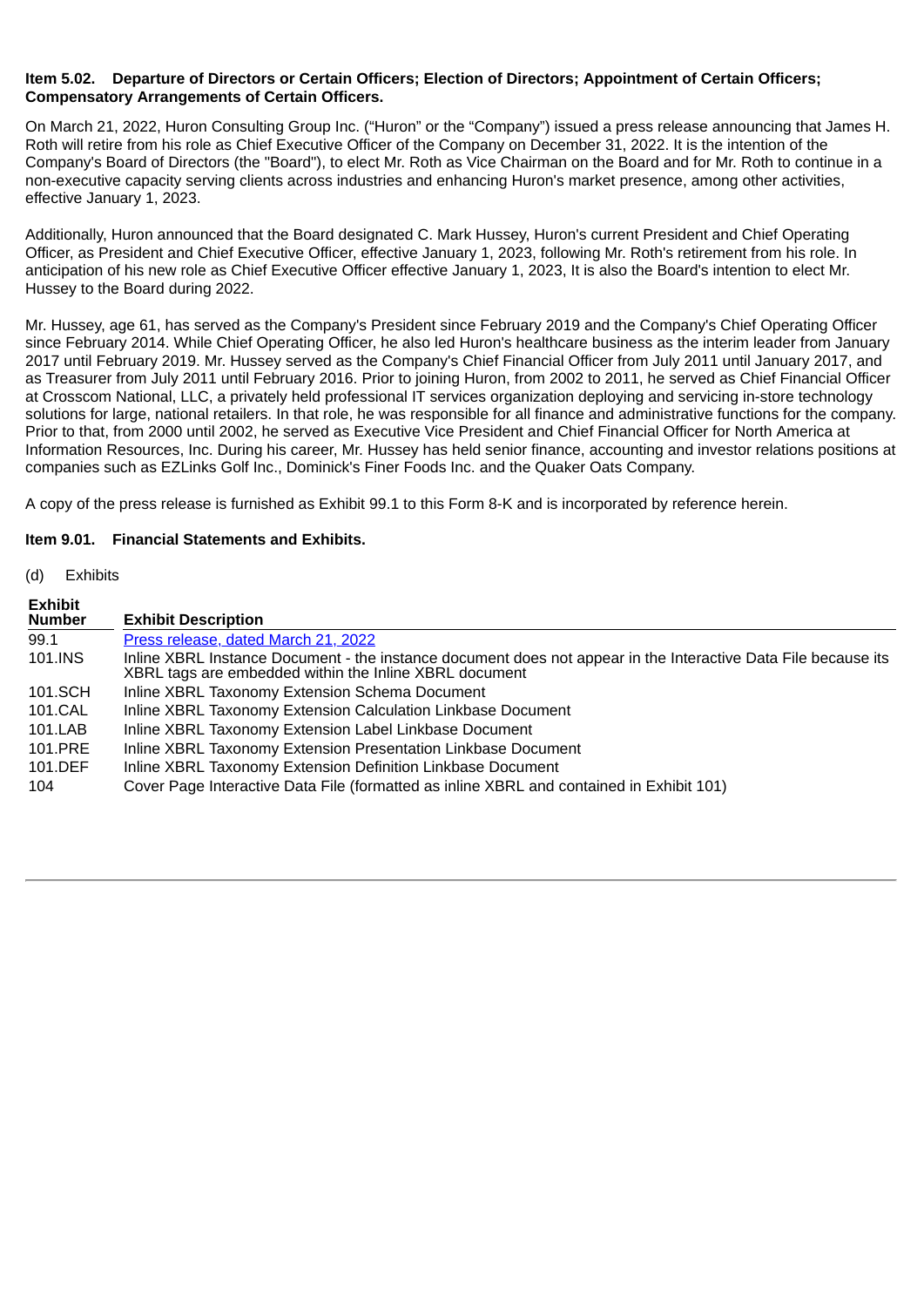### **SIGNATURE**

Pursuant to the requirements of the Securities Exchange Act of 1934, the registrant has duly caused this report to be signed on its behalf by the undersigned hereunto duly authorized.

> Huron Consulting Group Inc. (Registrant)

Date: March 21, 2022 **/s/ JOHN D. KELLY** 

John D. Kelly Executive Vice President, Chief Financial Officer and Treasurer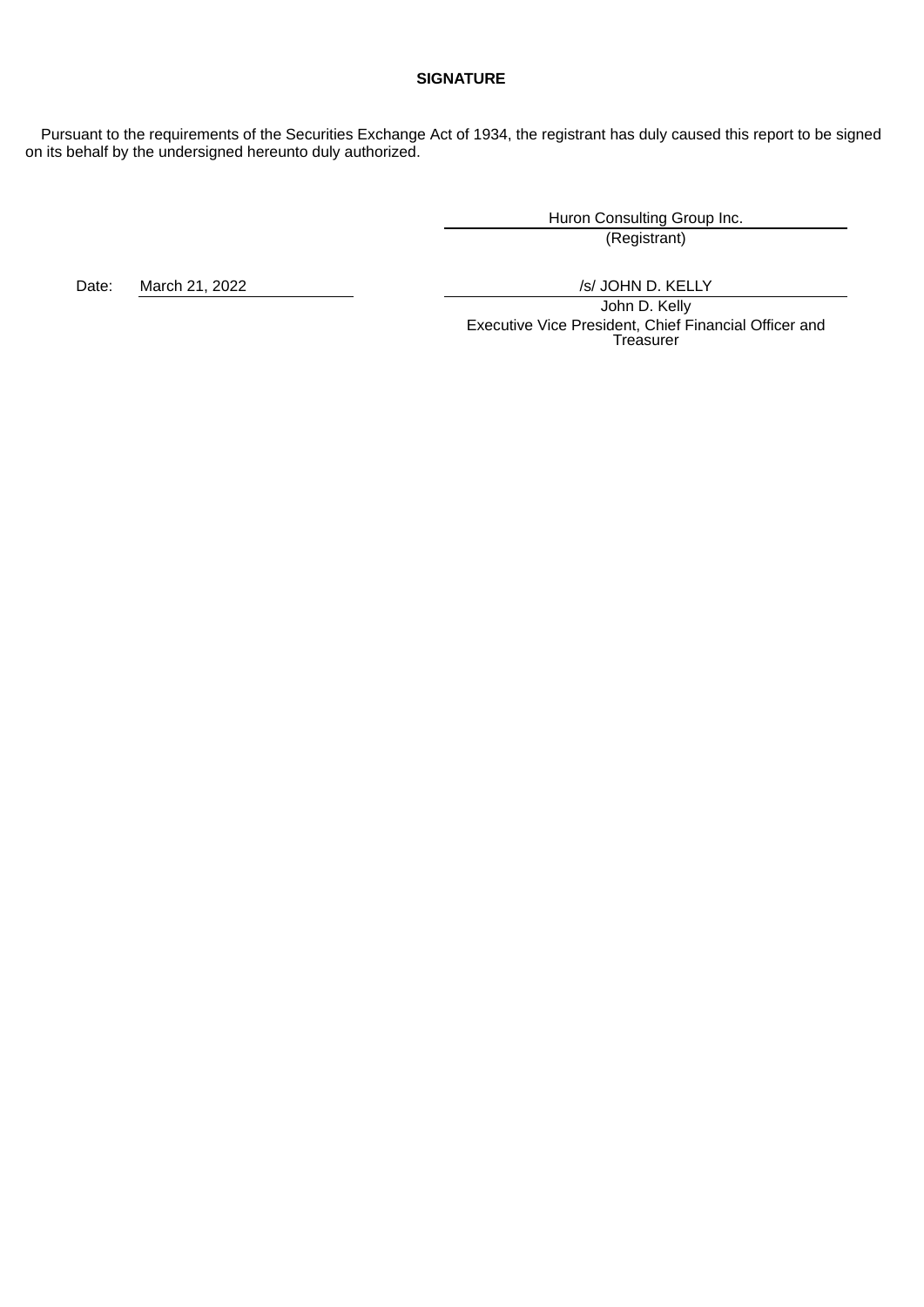# **L'I** HURON

**MEDIA CONTACT** Allie Bovis

**INVESTOR CONTACT** John D. Kelly investor@hcg.com

## **Huron Announces CEO Transition**

James H. Roth to step down as CEO effective January 1, 2023 to become vice chairman on the Company's Board and will continue to serve clients on a full-time basis

Huron's president and chief operating officer C. Mark Hussey appointed CEO and president of Huron effective January 1, 2023

CHICAGO — Mar. 21, 2022 — Global professional services firm Huron (NASDAQ: HURN) today announced that James H. Roth will retire from his role as chief executive officer of the Company on December 31, 2022, after a distinguished 20-year career with the Company, including having served 13 years as chief executive officer. He will become vice chairman on Huron's board of directors and continue in a non-executive capacity to serve clients across industries and enhance Huron's market presence.

### **CEO Succession Plan**

Effective January 1, 2023, C. Mark Hussey, Huron's current president and chief operating officer, will succeed Roth. Hussey will become chief executive officer and president at that time. He will also join the Company's board of directors.

"Succession planning is one of the most important responsibilities of the board, and today's announcement is the culmination of a wellestablished, thoughtful transition process," said John F. McCartney, chair of Huron's board of directors. "Jim is a highly effective, principled and selfless leader who has skillfully navigated the firm through significant periods of disruption and transformation throughout his tenure. He has shaped the company, its market leading businesses and its unique culture into what they are today. I want to thank Jim for his service, and I look forward to working with Jim in his new capacity on the board and as he continues to support Huron's clients."

Roth was a founder of the Company in 2002 and has served as chief executive officer since 2009. Since becoming CEO, Huron has:

- Transformed into an integrated operating company committed to partnering with organizations facing significant disruption or regulatory change with a focus on serving the healthcare, education, financial services and energy and utilities industries;
- Nearly doubled the Company's annual revenues, achieving over \$900 million in revenue in 2021;
- Grown from a U.S.-centric team of 2,000 individuals to a global organization with over 4,500 professionals; and
- Been named a "Best Firm to Work For" by Consulting magazine for 11 years in a row.

The Company's leadership succession plan enables a smooth transition of the CEO role at the end of 2022. Roth will stay on Huron's board, serving as vice chairman. Roth will also continue to serve Huron's clients and enhance the Company's market presence, among other activities, in his new role.

<span id="page-3-0"></span>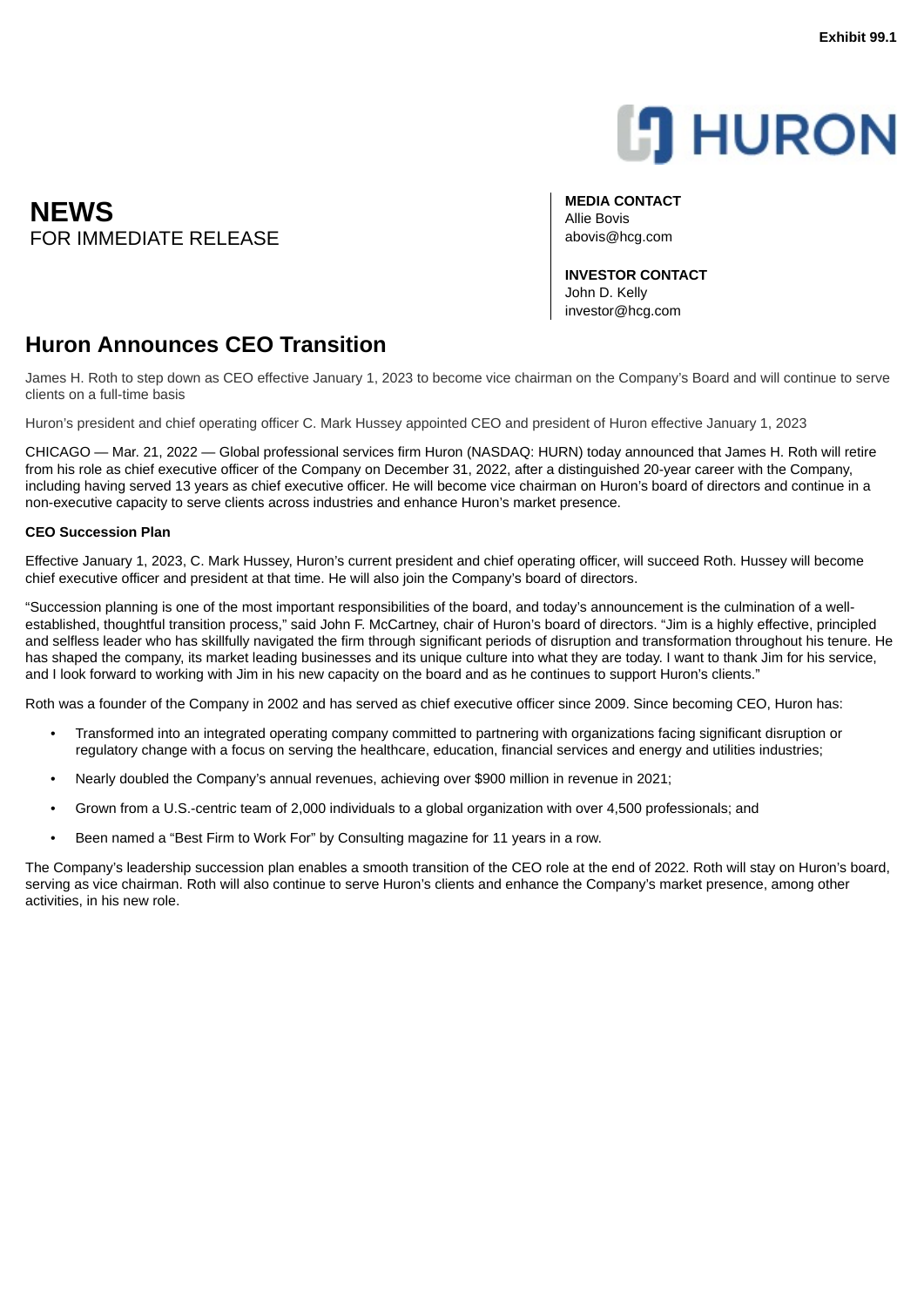

"As the CEO for the past thirteen years, it has been the greatest privilege of my career to serve our clients, our people and our shareholders. Working side-by-side with the best team in the business to address some of the toughest challenges facing our clients has been a tremendous honor. I am incredibly grateful to everyone on the Huron team for their unwavering commitment to our clients, our business and to each other. Those attributes will continue to be the foundation of the company's success for many years to come," said James H. Roth, chief executive officer, Huron. "I look forward to continuing to serve our clients and support the Huron team in my new role as vice chairman."

"I have worked with Mark for over a decade, and I am thrilled that he will be Huron's next CEO. Mark is a humble, collaborative leader with deep strategic and operational expertise, and he has been a great partner in helping achieve Huron's success. I am extremely proud to transition the leadership of this company to such a capable and highly regarded leader. We are well-positioned to take advantage of the market opportunities that lie ahead, and Mark is an ideal executive to lead that charge," added Roth.

With more than 30 years of senior leadership experience, Hussey has served as the Company's president and chief operating officer of Huron since February 2019. During his 10-year tenure at Huron, he has also held the role of chief financial officer, treasurer, interim healthcare business leader and interim chief marketing officer. Hussey's leadership experience spans strategy, finance, accounting, planning, investor relations, operations, marketing, information technology and facilities.

"I am honored to serve as the next CEO of this incredible organization. Working with our highly talented team, I look forward to capitalizing on the significant market opportunities across our businesses," said C. Mark Hussey, president and chief operating officer, Huron. "I want to thank Jim for his steadfast partnership and his dedication to our clients, our team and our investors. He is a wonderful leader, mentor and colleague who inspires those around him to push boundaries, take risks and pursue excellence, together."

McCartney concluded, "Mark is broadly respected and admired by his colleagues as a strong collaborator, strategic thinker, and an individual who brings out the best in his teams. His significant leadership skills and deep knowledge of the Company's operations, personnel and clients gained in his roles as president, chief operating officer and chief financial officer make him the right leader for the next chapter of Huron's growth."

### **Virtual Investor Day**

Huron will host an Investor Day on Tuesday, Mar. 29, 2022. The Investor Day will be held virtually and begin at 9:00 a.m. Eastern Time (8:00 a.m. Central Time). Interested parties are encouraged to pre-register for the event here

Chief Executive Officer James H. Roth, Chief Financial Officer John D. Kelly, President and Chief Operating Officer C. Mark Hussey and other members of Huron's leadership team will provide an update on the Company's strategy, operating model change and CEO transition. In addition to management's prepared remarks, there will be a question-and-answer session.

After the conclusion of the event, a transcript and a replay of the video webcast, including the Q&A session, will be available on the investor relations section of Huron's website at http://ir.huronconsultinggroup.com and will be available for one year.

#### **Executive Bios**

**James H. Roth** has served as chief executive officer of Huron since July 2009. Jim was elected to Huron's board of directors in November 2009. In addition to his role as CEO, Roth also served as Huron's president from March 2011 until February 2019.

Prior to his tenure as CEO, he led Huron's health and education consulting segment. He co-led the development of Huron's higher education business. As a founding member of Huron, Jim guided and grew the higher education business to a position of preeminence in the industry. He has more than 40 years of consulting experience, including working with many of the premier research universities and academic health centers across the U.S. and abroad. Under his leadership, Huron has been named one of Forbes' Best Management Consulting Firms, Forbes' America's Best Employers and by Consulting magazine as one of the Best Firms to Work For.

He received a B.A. in political science and economics from Vanderbilt University and an MBA from Southern Methodist University.